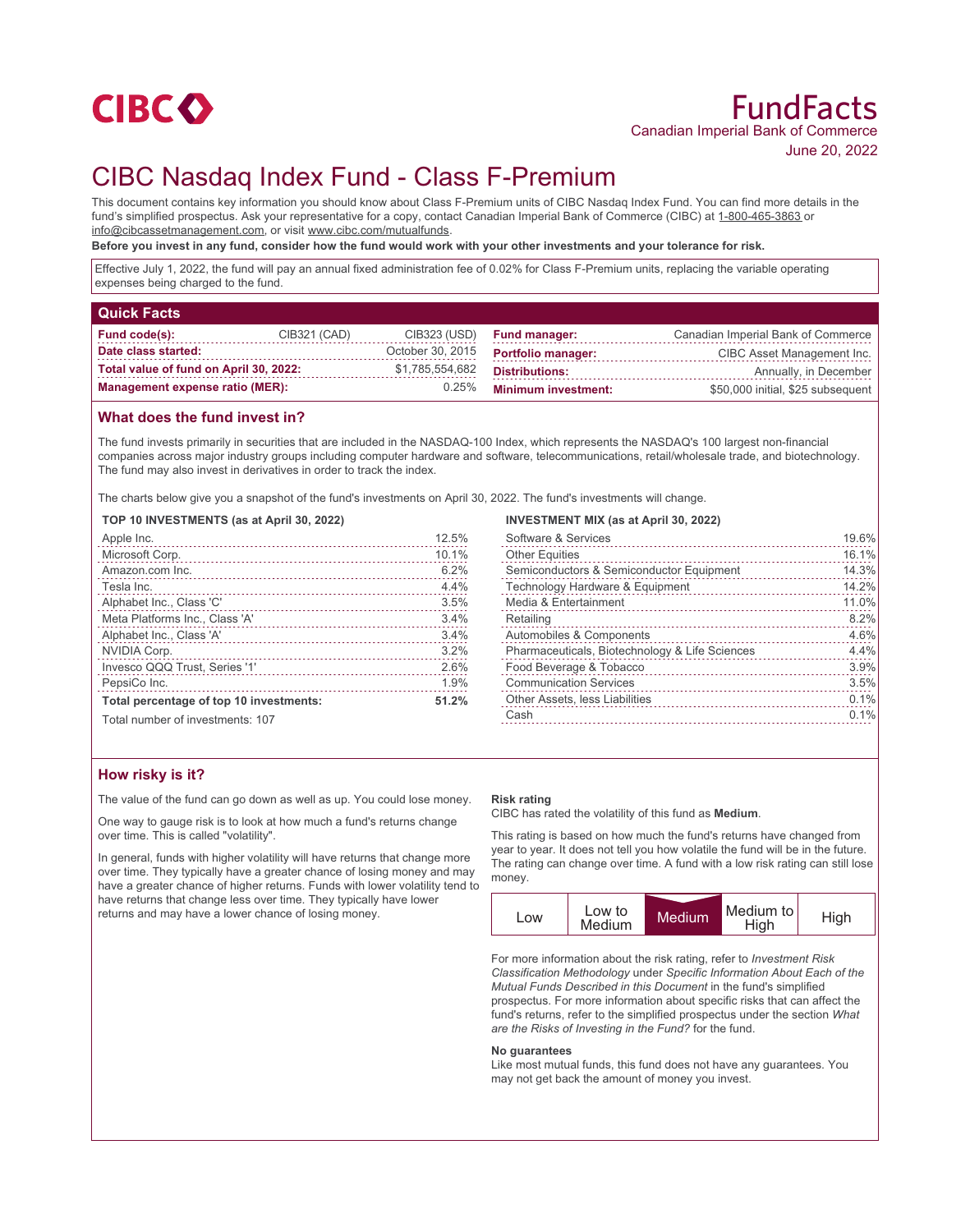## **How has the fund performed?**

This section tells you how Class F-Premium units of the fund have performed over the past 6 years. Returns are after expenses have been deducted. These expenses reduce the fund's returns.

#### **YEAR-BY-YEAR RETURNS**

This chart shows how Class F-Premium units of the fund performed in each of the past 6 calendar years. Class F-Premium units have not dropped in value in any of the 6 years. The range of returns and change from year to year can help you assess how risky the fund has been in the past. It does not tell you how the fund will perform in the future.



#### **BEST AND WORST 3-MONTH RETURNS**

This table shows the best and worst returns for Class F-Premium units of the fund in a 3-month period over the past 6 calendar years. The best and worst 3-month returns could be higher or lower in the future. Consider how much of a loss you could afford to take in a short period of time.

|                    |           | Return 3 months ending | If you invested \$1,000 at the beginning of the period |
|--------------------|-----------|------------------------|--------------------------------------------------------|
| <b>Best return</b> | 25.5%     | June 30, 2020          | Your investment would rise to \$1,255                  |
| Worst return       | $-12.1\%$ | December 31, 2018      | Your investment would drop to \$879                    |

#### **AVERAGE RETURN**

The annual compounded return of Class F-Premium units of the fund since October 30, 2015 was 17.3%. If you had invested \$1,000 in the fund on October 30, 2015, your investment would be worth \$2,815 as at April 30, 2022.

| Who is this fund for?                                                                                                                                                                                      | A word about tax                                                                                                                                                                                                                                                                                                                                                                                                                                                                                  |
|------------------------------------------------------------------------------------------------------------------------------------------------------------------------------------------------------------|---------------------------------------------------------------------------------------------------------------------------------------------------------------------------------------------------------------------------------------------------------------------------------------------------------------------------------------------------------------------------------------------------------------------------------------------------------------------------------------------------|
| Investors who:<br>• are seeking diversification with specific exposure to the U.S.<br>technology sector and returns similar to those of the NASDAQ-100<br>Index: and<br>• are investing for the long term. | In general, you will have to pay income tax on any money you make on a<br>fund. How much you pay depends on the tax laws where you live and<br>whether or not you hold the fund in a registered plan such as a<br>Registered Retirement Savings Plan (RRSP) or a Tax-Free Savings<br>Account (TFSA).<br>Keep in mind that if you hold your fund in a non-registered plan, fund<br>distributions are included in your taxable income, whether you receive<br>them in cash or have them reinvested. |

## **How much does it cost?**

The following tables show the fees and expenses you could pay to buy, own, and sell Class F-Premium units of the fund. The fees and expenses including any commissions - can vary among classes of a fund and among funds. Higher commissions can influence representatives to recommend one investment over another. Ask about other funds and investments that may be suitable for you at a lower cost.

We automatically convert eligible investors from Class F units into the Class F-Premium units of the Fund which will provide these investors with a management fee decrease on their eligible account holdings. If you no longer meet the minimum investment amount for Class F-Premium units, we may convert your investment into Class F units of the Fund, which has a higher management fee. Please see *Purchases, Switches and Redemptions* in the Fund's simplified prospectus and speak to your investment advisor for additional details.

### **1. SALES CHARGES**

There are no sales charges payable when you buy, switch, or sell Class F-Premium units of the fund.